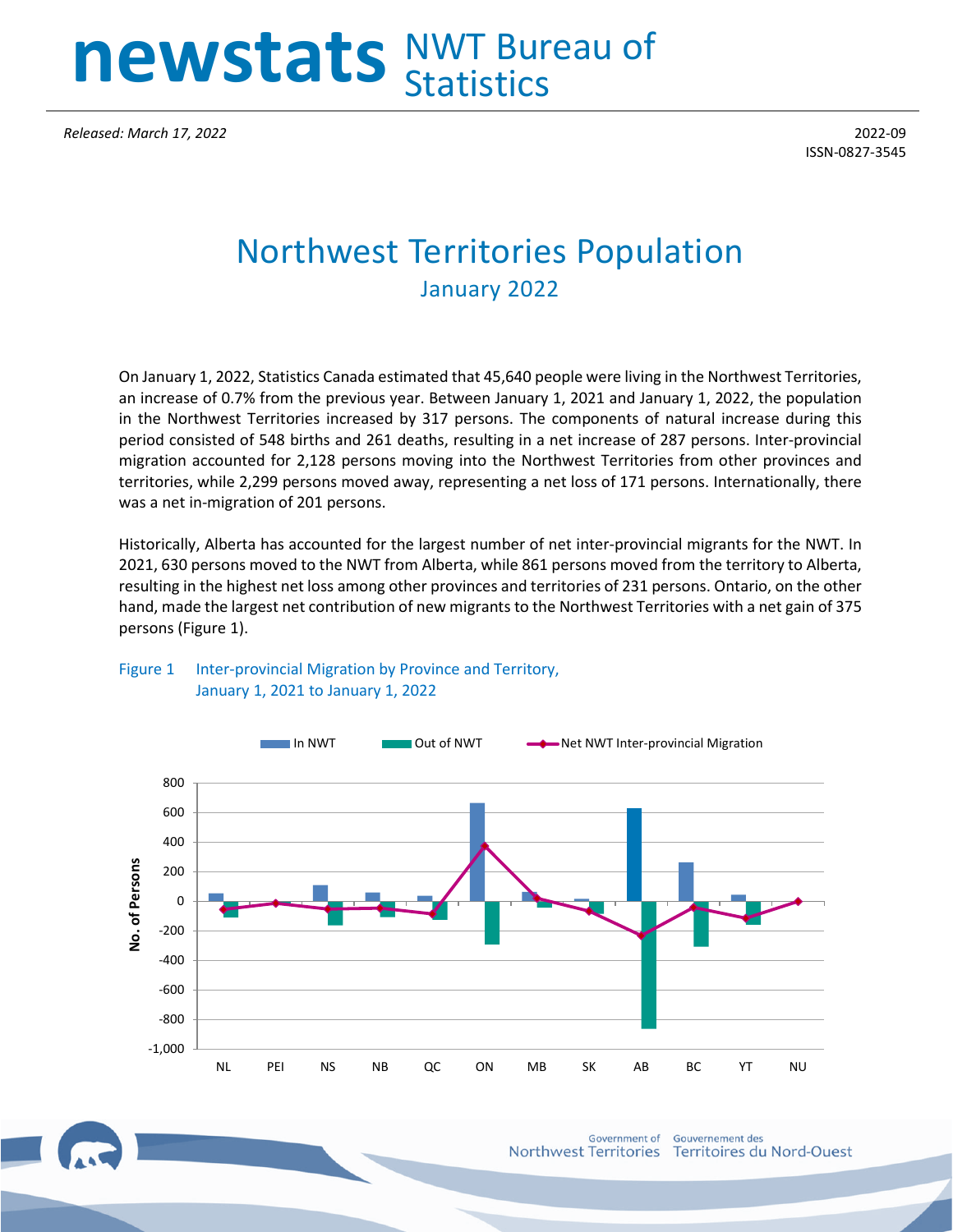Overall, Canada's population increased by 1.2% between January 1, 2021 and January 1, 2022 (Table 1). All jurisdictions saw population increases with Prince Edward Island experienced the largest growth of 3.0% followed by Nova Scotia (+2.1), British Columbia (+1.9%), and New Brunswick (+1.7).

|                              | 2022<br>$01$ -Jan | (%)<br>Change | 2021<br>$01$ -Jan | (%)<br>Change | 2020<br>01-Jan | $(\%)$<br>Change | 2019<br>$01$ -Jan | (%)<br>Change |
|------------------------------|-------------------|---------------|-------------------|---------------|----------------|------------------|-------------------|---------------|
| Canada                       | 38,526,760        | 1.2           | 38,068,872        | 0.4           | 37,908,599     | 1.6              | 37,325,235        | 1.4           |
| <b>Northwest Territories</b> | 45,640            | 0.7           | 45,323            | 0.1           | 45,269         | 0.1              | 45,202            | 0.3           |
| Nunavut                      | 39,710            | 1.2           | 39,255            | 1.4           | 38,721         | 1.0              | 38,352            | 1.8           |
| Yukon                        | 42,982            | 1.5           | 42,344            | 1.5           | 41,700         | 2.1              | 40,854            | 2.2           |
| <b>British Columbia</b>      | 5,264,485         | 1.9           | 5,163,919         | 0.5           | 5,137,137      | 1.8              | 5,048,144         | 1.6           |
| Alberta                      | 4,480,486         | 1.1           | 4,431,454         | 0.7           | 4,401,180      | $1.6\,$          | 4,330,833         | 1.5           |
| Saskatchewan                 | 1,183,269         | 0.4           | 1,178,971         | 0.0           | 1,179,355      | 0.9              | 1,168,447         | 1.0           |
| Manitoba                     | 1,390,249         | 0.6           | 1,381,459         | 0.3           | 1,377,578      | 1.2              | 1,361,820         | 1.3           |
| Ontario                      | 14,951,825        | 1.3           | 14,759,431        | 0.5           | 14,688,726     | 1.8              | 14,426,822        | 1.7           |
| Quebec                       | 8,639,642         | 0.7           | 8,579,370         | 0.2           | 8,558,033      | 1.3              | 8,447,803         | 1.2           |
| <b>New Brunswick</b>         | 797,102           | 1.7           | 784,156           | 0.4           | 780,707        | 1.0              | 772,828           | 0.6           |
| Nova Scotia                  | 1,002,586         | 2.1           | 982,012           | 0.5           | 977,519        | 1.4              | 964,073           | 1.1           |
| Prince Edward Island         | 166,331           | 3.0           | 161,514           | 1.3           | 159,387        | 2.7              | 155,254           | 2.5           |
| Newfoundland & Labrador      | 522,453           | 0.5           | 519,664           | $-0.7$        | 523,287        | $-0.3$           | 524,803           | $-0.5$        |

### Table 1 Population Estimates and Annual Rate of Growth, by Province and Territory January 1, 2019 to January 1, 2022

The detailed components of population change for the Northwest Territories since 2011 are presented in Table 2.

These population estimates are based on the 2016 Census, adjusted for census net undercoverage. Data may be revised over the coming years, and it is possible that trends will change as a result of future revisions.

For more information about these estimates or for community level population estimates and projections, please visit the NWT Bureau of Statistics website at http://www.statsnwt.ca or call (867) 767-9169.